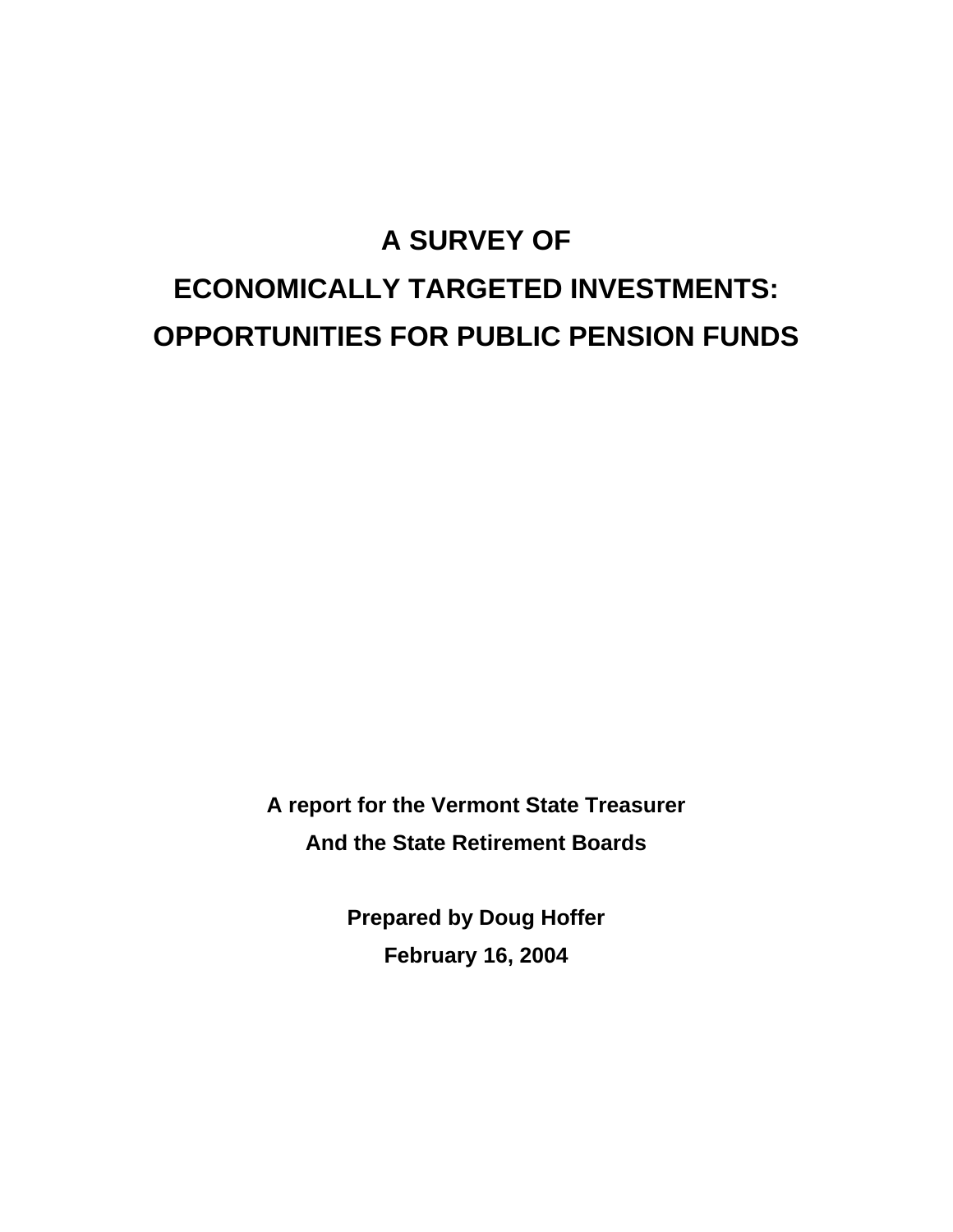### **Introduction**

This report was prepared for the State Treasurer in response to a request by the legislature. Specifically, the State Treasurer was asked to "conduct a review of how, and to what degree, other states and governmental entities invest pension fund assets in in-state venture capital funds and other investment opportunities so as to promote economic growth and job creation." [Act 66, Sec. 40(b)]

The request by the legislature recognizes that public pension fund investments can have impacts beyond the rate of return. Historically, investment policies -- and fiduciary responsibilities -- were narrowly construed so that the secondary impacts of investments were not deemed relevant. More recently, however, elected officials, trustees, and analysts have recognized that in some cases it is both socially responsible and prudent to consider such impacts (sometimes referred to as the "double bottom line").

As financial markets and economic conditions have changed, traditional sources of credit are no longer available for certain types of investments (or are not available in sufficient quantity). Some of these financing gaps have made it increasingly difficult to address important unmet needs in small business development and affordable housing.

Many officials now believe that in some instances pension funds can be a tool for economic development. Obviously, under no circumstances can pension fund trustees adopt policies or practices that violate their fiduciary responsibilities. However, to the extent trustees can accomplish other goals without sacrificing performance, it makes sense to investigate opportunities for "economically targeted investments" (ETI's).

This report is an effort to survey the field and provides information about ETI's, including their legality, their use in Vermont and other states, and their performance. In addition, the report offers ideas about how some of Vermont's public pension funds could be used to achieve the double bottom line. Hopefully, this report will provide a point of departure for further discussion.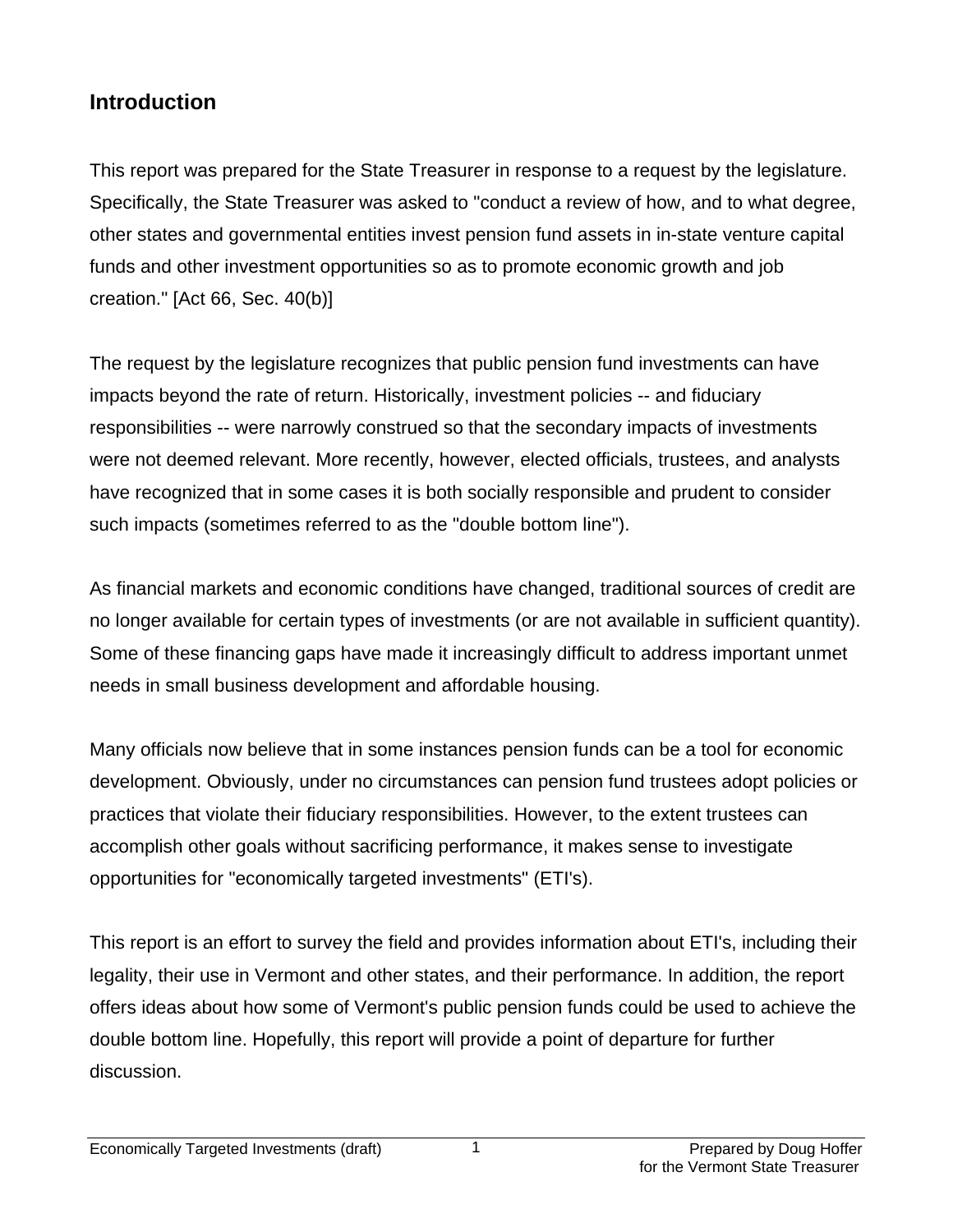# **What are economically targeted investments (ETI)?**

The California Public Employees Retirement System (CalPERS) defines ETI's as riskadjusted market rate investments that have "collateral intent to assist in the improvement of … the economic well-being of the State of California, its localities and residents. Economic stimulation includes job creation, development, and savings; business creation; increases or improvement in the stock of affordable housing; and improvement of the infrastructure."<sup>[1](#page-16-0)</sup>

ETI's are not an asset class in and of themselves. ETI is an investment perspective that allows some opportunities to be more equal than others, because they offer side benefits in addition to financial returns.

Market rate returns: "ETI's are distinguished from 'benevolent' or 'social' investments. The former are made by foundations, government agencies, non-profits, and individuals whose primary purpose is to accomplish some social goal. There are many reasons why benefactors may choose to make social investments rather than gifts -- but all are willing to sacrifice some level of investment yield for a desired social result. In contrast, ETI's must be organized to yield a market rate of return commensurate with risk, liquidity, and transactional costs. $12$  $12$ 

Collateral benefits: Most investments yield a return to society. Traditional corporate stocks and bonds transform the nation's savings into business investments that create jobs, products, and economic growth. Government bonds finance infrastructure and schools that provide the environment for the economy to function and grow. ETI's are distinct from standard investments because they provide money to under-financed sectors of the economy and fill "capital gaps."

# **Why ETI's**

The societal return from most corporate stocks and bonds is diffuse and may not provide any direct social benefit to the state from which the investment originated (and may sometimes be detrimental<sup>[3](#page-16-2)</sup>). On the other hand, ETI's direct the investment - and the collateral social benefit - to a defined geographic area. Geographically targeted investments in venture capital, small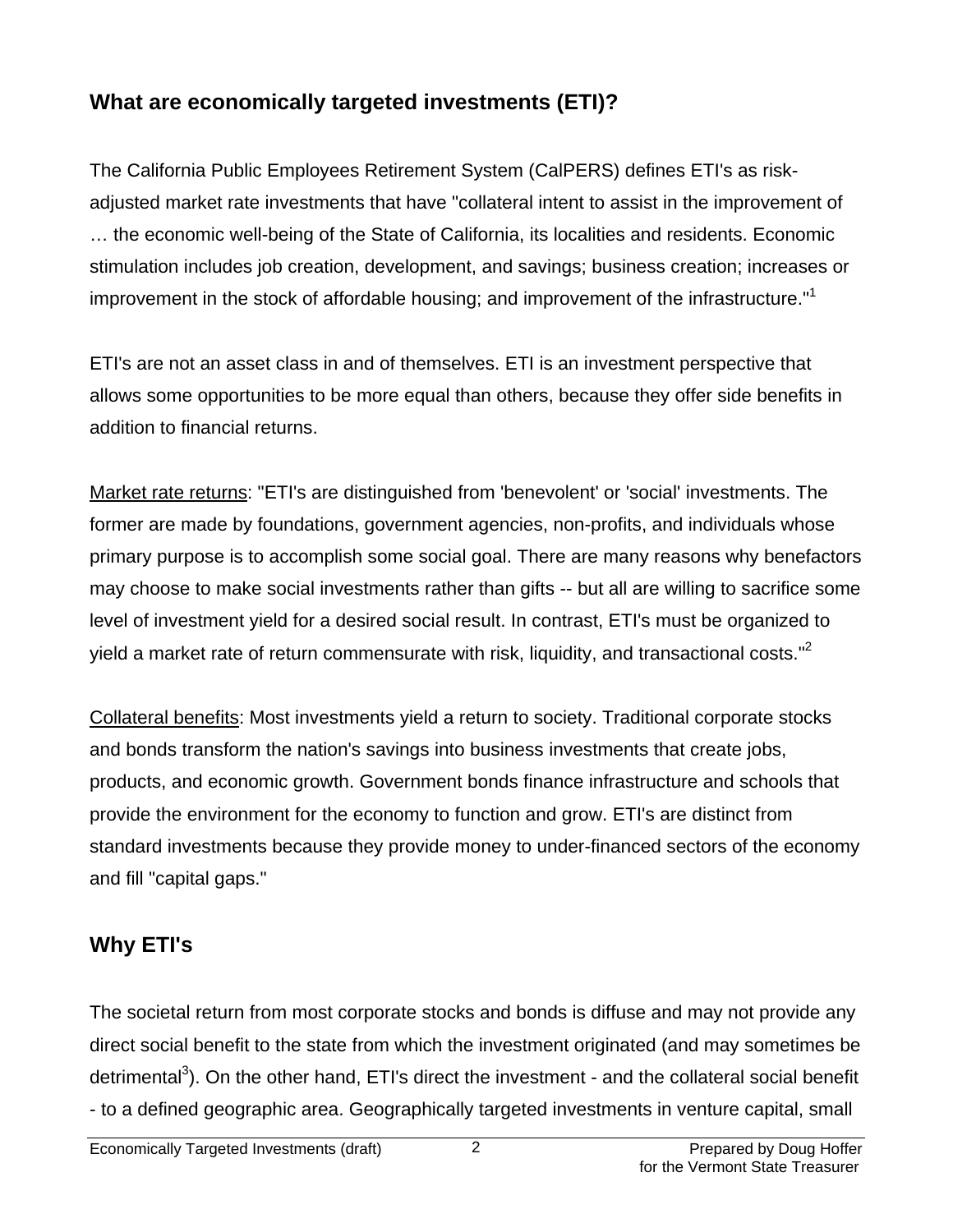business loans and affordable housing improve the tax base that supports both the employment and the pension security of public employee participants and beneficiaries.

Capital gaps: Although experts claim that financial markets are efficient, "not all investments are discovered by the market, and the markets do not extend their bounty equally to all investment vehicles."<sup>[4](#page-16-3)</sup> "To the extent that capital markets are judged to be tradition-bound, rigid or incapable of funding all 'worthy' investments, [using] pension funds is seen as addressing capital gaps that would otherwise impede local economic development."<sup>[5](#page-16-4)</sup>

An example of capital gap is the market's failure to provide venture capital and private placement dollars to established, well-run, mid-sized companies: "[Mid-sized firms] have traditionally relied on debt financing, rather than equity financing, and on private, rather than public capital markets. Private financing sources consist of either bank loans for short term, relatively small needs, or private placement debt for long term larger needs. . . . [O]ver the past two decades, bank lending activity has declined as individuals have moved their assets out of bank deposits and into more profitable pension funds and mutual funds. At the same time, banks have moved away from industrial and commercial loans, into real estate lending, trust services and other activities. The loss of these two important sources of capital has reduced the ability of mid-sized companies to grow and expand, contributing to plant closures and layoffs."<sup>[6](#page-16-5)</sup>

# **Are ETI's legal?**

Non-federal public pension plan fiduciaries are bound by prudence rules defined in state statutes; usually a variation of the rules found in ERISA, a federal law governing private pension plans.<sup>[7](#page-16-6)</sup> These include exclusive purpose, prudence, and diversification.

The Dept. of Labor has addressed ETI's in interpretive bulletins. The most recent bulletin (7/1/02) summarizes well known fiduciary duties and states that "the fiduciary standards applicable to ETI's are no different than the standards applicable to plan investments generally. Therefore, if the…requirements are met, the selection of an ETI…will not violate section  $404(a)(1)(A)$  and (B) and the exclusive purpose requirements of section  $403.^{^{8}}$  $403.^{^{8}}$  $403.^{^{8}}$  That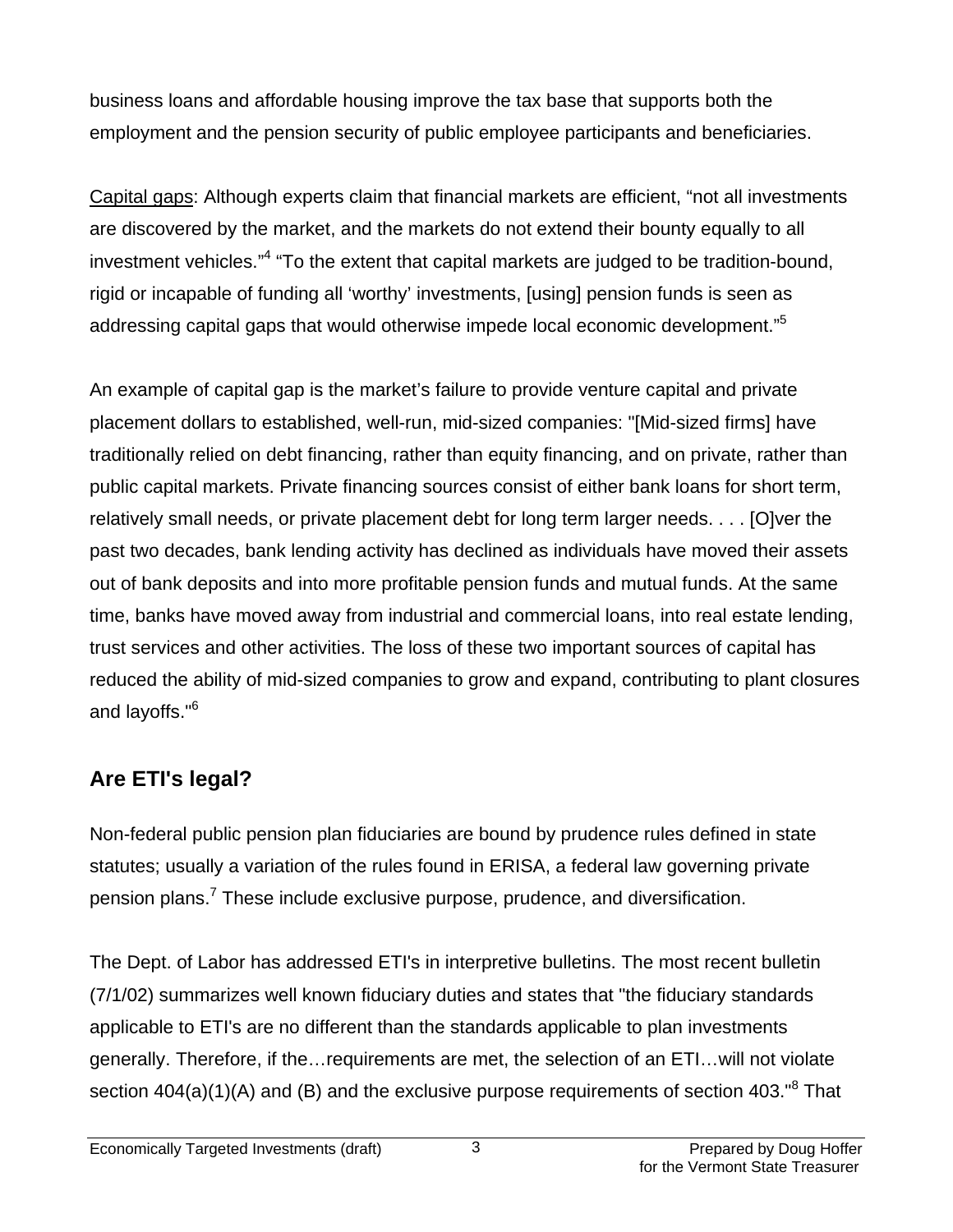is, pension fund administrators are free to pursue ETI's as long as the ETI's offer risk adjusted returns comparable to similar types of investments.

There is substantial case law in federal courts on these questions and virtually all have found that fiduciaries who met the procedural standards established in ERISA (regardless of the outcome) had satisfied the prudence rules.<sup>[9](#page-16-8)</sup>

### **Who invests in ETI's and how much money is involved?**

According to McKinsey & Co., state and local pension plans control about \$2.2 trillion in assets. $10$  The most recent comprehensive survey of public pension plans found that there were at least 29 states in which public pension plans had some form of ETI program.<sup>11</sup>

The combined assets invested in ETI programs are estimated to be 2.4% of the total -- about \$55 billion. The most common ETI programs are residential housing and venture capital.<sup>12</sup> Eighty-four percent of all ETI funds are invested in residential housing and other real estate.

# **Types of ETI programs**

**Housing**: Housing is a basic need; is often the largest component of household



budgets; is the primary means by which most families accrue assets; and has immense direct and indirect economic impacts. Enormous public resources have been directed to this issue over the last 50 years but there are still significant unmet needs.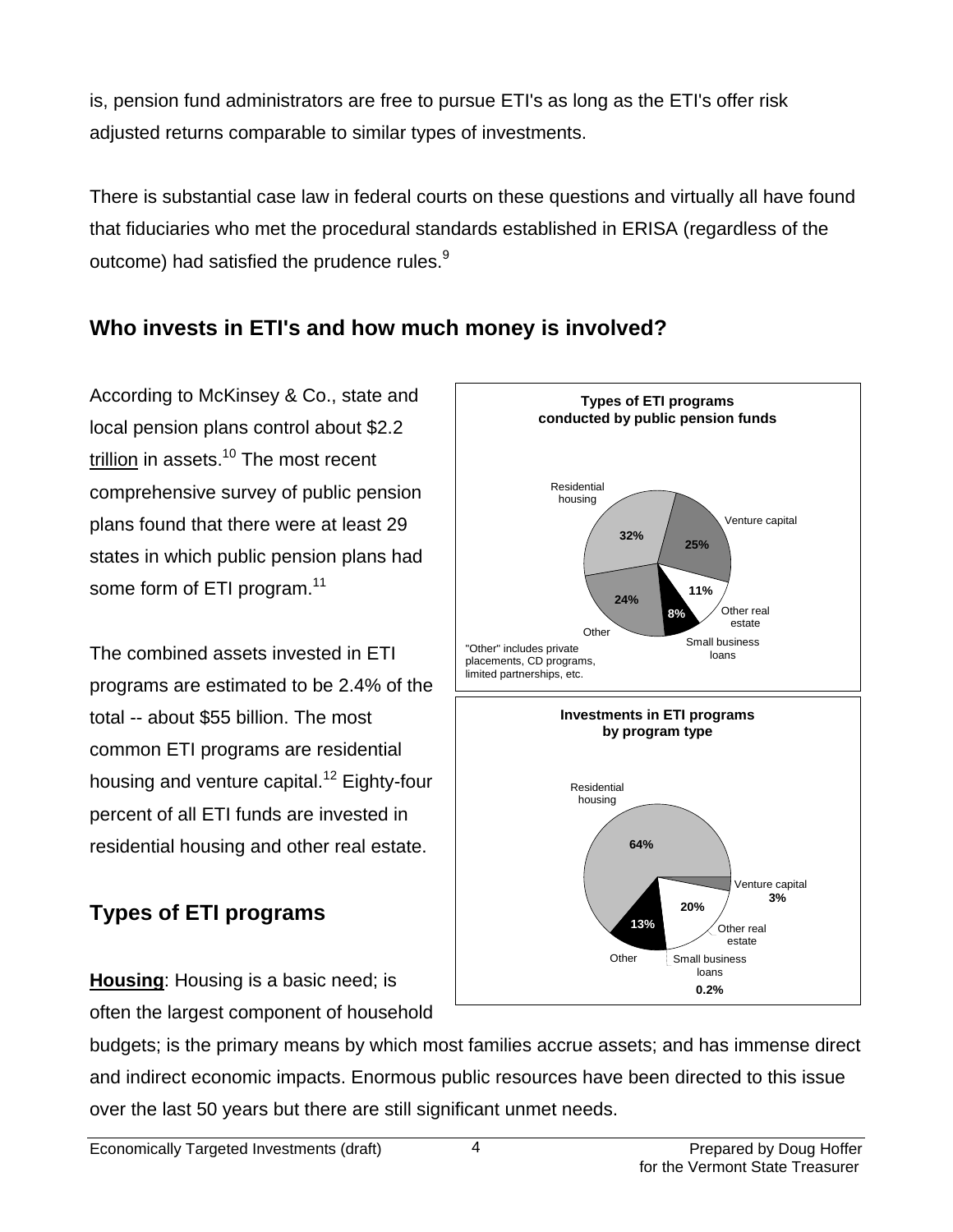The national secondary mortgage market has created a huge vehicle for institutional investors. Mortgage backed securities are safe and are easily traded. Not surprisingly, therefore, housing has been an important part of ETI programs because they provide consistent market rate returns and help address an important social need. According to the General Accounting Office, almost one-third of all public pension fund ETI programs are focused on residential housing and these programs account for almost two-thirds of all ETI investments.<sup>13</sup> Housing-related ETI programs have taken many forms. For example:

- *Targeted mortgage-backed securities*: Packaged mortgages for low- and moderate-income homebuyers backed by Fannie Mae or Freddie Mac put money back into the hands of cooperating lenders who can make additional mortgage loans.
- *Housing finance agency bonds*: The proceeds from the sale of tax-exempt or taxable bonds and pension fund mortgage pools are used to support the development and preservation of affordable housing.
- *Investment trusts*: The AFL-CIO Housing Investment Trust (HIT) was created to provide a secure retirement vehicle for pensioners, finance affordable housing, and to employ union workers. AFL-CIO's HIT is the oldest of its type and has invested \$4 billion to finance more than 67,000 units of single family and multifamily housing.<sup>14</sup> Many other unions have established similar vehicles.<sup>[15](#page-16-14)</sup>
- *Project financing*: Some state funds (like CalPERS) partner with developers for new home construction.[16](#page-16-15)
- *Direct financing*: Some states provide direct financing to pension plan participants.<sup>[17](#page-16-16)</sup>

In addition, there is a new investment opportunity called "housing equity partnerships." Through intermediaries, outside investors contribute to the down payment at the time of purchase to help families buy a home. The homeowner takes responsibility for the mortgage, insurance, maintenance, and taxes. When the home is sold, the proceeds are shared by the investor and homebuyer. The homeowner is able to buy a home and build equity, in addition to receiving a share of any appreciation of the underlying asset. The investor gets a return on an investment that includes a potentially significant upside determined by the local real estate market.<sup>[18](#page-16-17)</sup>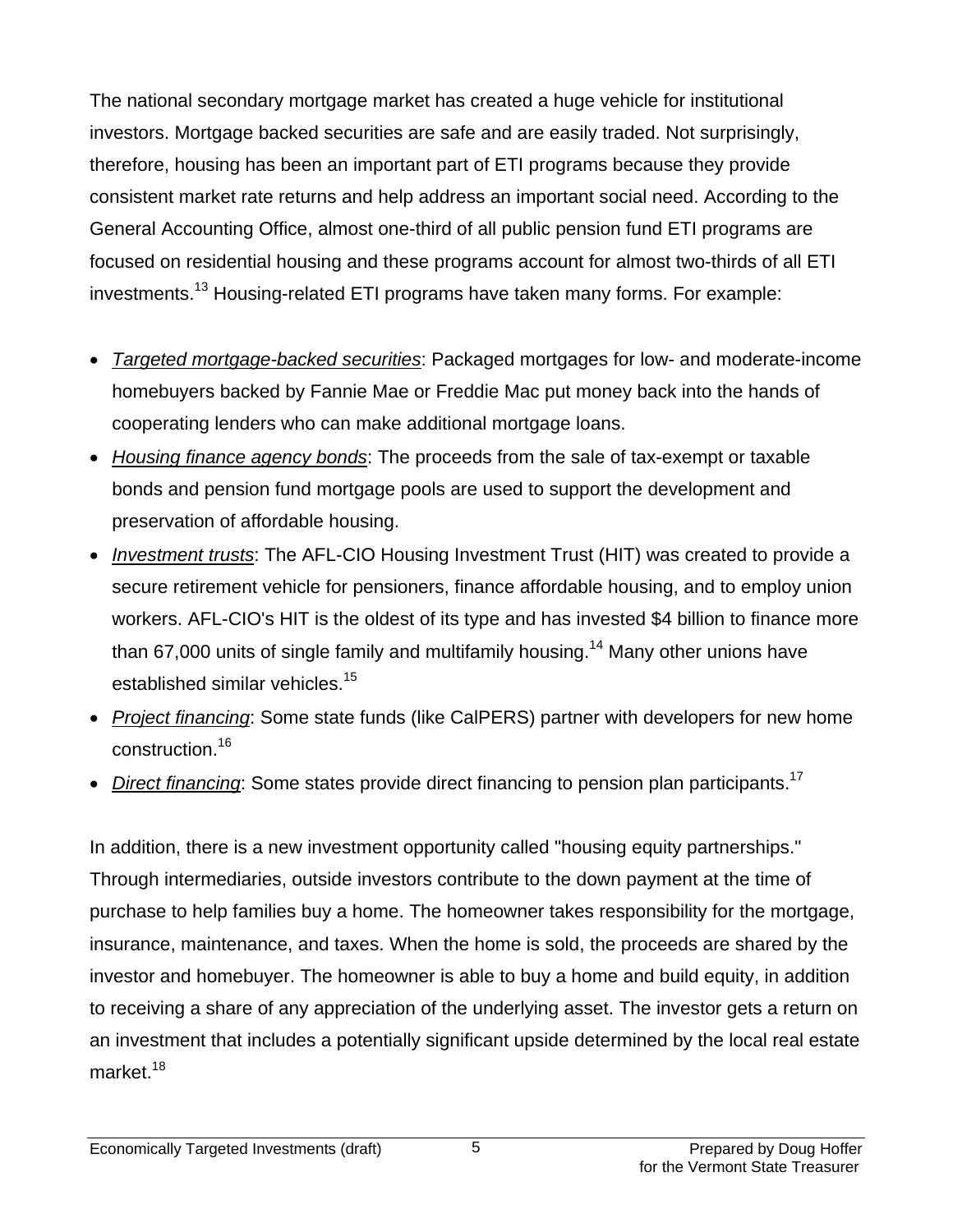Note: This type of program would be especially helpful in certain areas of Chittenden County with rapidly appreciating real estate values that make it difficult for many families to buy a first home. It could also help revitalize neighborhoods that have been transformed by landlords who convert large older homes into student rentals.

**Business**: For obvious reasons, we need as many cost-effective job creation strategies as possible. There are a number of ways a pension fund can help stimulate local development.

- *Guaranteed SBA loans*: These are common investment vehicles used to support small business development. Like mortgage-backed securities, they are guaranteed and encourage lenders to put the money back into additional loans.
- *Linked certificates of deposit*: A number of states use this method to help finance affordable housing and small business loan pools, while gaining FDIC protection.
- *Private placement*: Some states (like Wisconsin) have loan programs for established instate businesses. The loans are used primarily for financing fixed assets or refinancing existing debt. The fixed assets of the business are often used as collateral and in some cases a parent corporation may guarantee the loan. In other cases, a personal guarantee of the owner or major shareholders may be appropriate.<sup>19</sup>

Note: To the extent this program overlaps those of VEDA, it might be suitable for the retirement fund to consider purchasing bonds issued by VEDA for certain targeted projects.

• *Targeted venture capital*: A number of states make private equity investments in small and mid-sized, late stage companies with operations in the home state. The Texas Growth Fund (TGF) is a good example of this approach. According to McKinsey & Co., the Texas pension fund has capped its investment in the TGF at 1% to limit exposure but has received an estimated 20% return on its investments.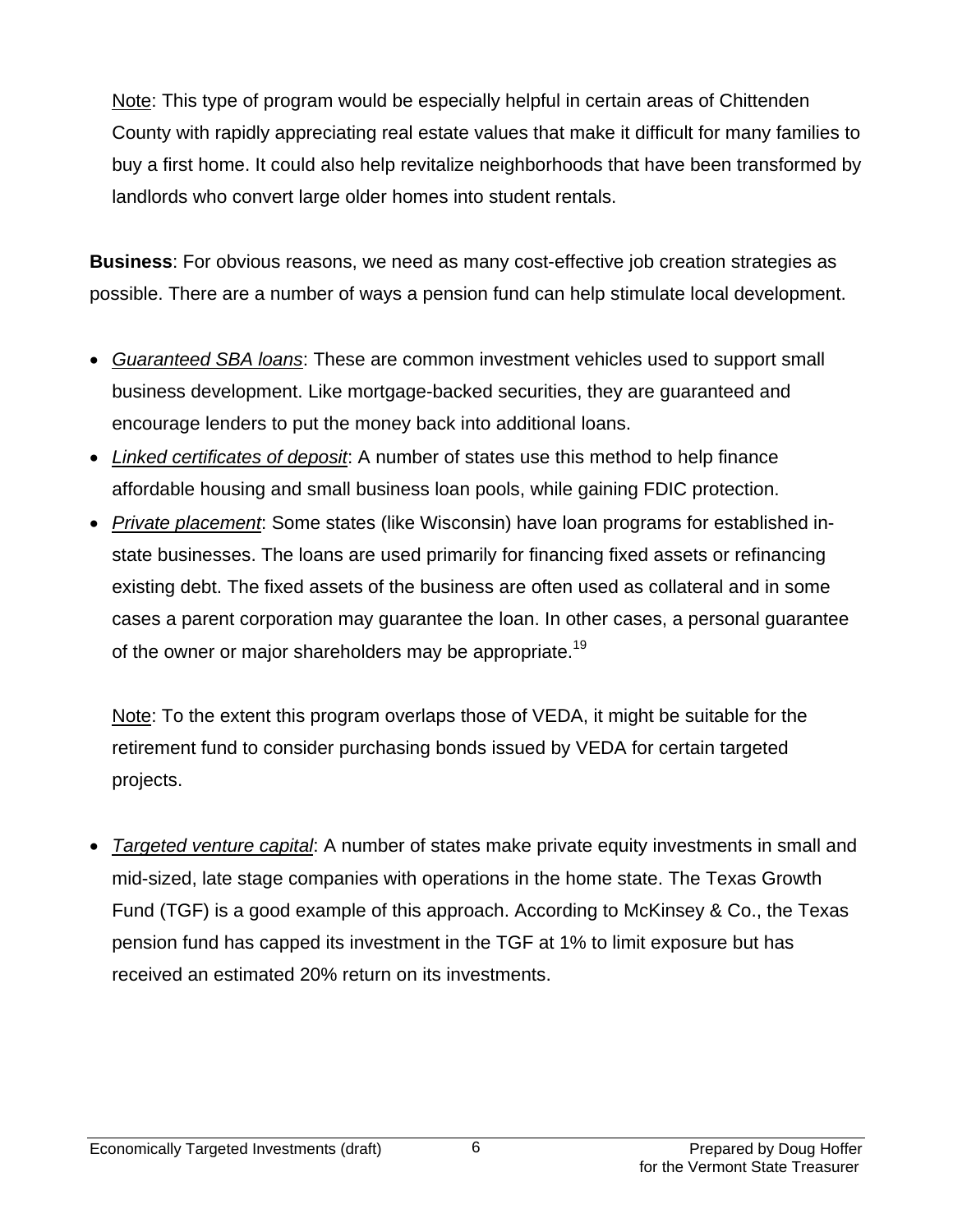# **Measuring ETI performance**

According to the fiduciary standards noted above, a positive return is not necessarily sufficient to justify an ETI. Such "alternative" investments are expected to earn a market rate of return for comparable types of investments. Therefore, fund managers need benchmarks for each type of program. The tables below were developed by the U.S. General Accounting Office  $(GAO)$ . $^{20}$  $^{20}$  $^{20}$ 

| <b>ETI Program</b>               | <b>Benchmark</b>                                                          |  |
|----------------------------------|---------------------------------------------------------------------------|--|
| Bond purchases                   | Similarly rated bonds with like maturity and sector<br>characteristics    |  |
| Fixed-rate SBA loan purchases    | Treasury securities of like maturity                                      |  |
| Variable-rate SBA loan purchases | 3-month Treasury bills                                                    |  |
| Private placements               | Similarly rated bonds with like maturity and sector<br>characteristics    |  |
| CD programs                      | 3- and 6-month secondary market CD rates or<br>3-year Treasury securities |  |
| Venture capital                  | Vintage year analysis by Venture Economics                                |  |

**Benchmarks Used to Analyze the Financial Returns of ETI Programs** 

Obviously, these benchmarks would have to be further refined to reflect other factors such as prepayment risk, credit risk, and liquidity risk. The GAO surveyed a majority of public pension funds in the U.S. and found that most ETI programs were outperforming the benchmarks.

| <b>ETI Program</b> | Number of<br>investments | Average spread to<br>benchmark<br>(in basis points)                                                   |
|--------------------|--------------------------|-------------------------------------------------------------------------------------------------------|
| Bond purchases     | 3                        | 93                                                                                                    |
| Loan purchases     |                          |                                                                                                       |
| <b>Fixed rate</b>  | 86                       | 27                                                                                                    |
| Variable rate      | 62                       | 355                                                                                                   |
| Private placements | 34                       | 52                                                                                                    |
| CD programs        |                          |                                                                                                       |
| 3- and 6-month     | 3                        | -1                                                                                                    |
| 3-year             | 12                       | 53                                                                                                    |
| Venture capital    | 16                       | Younger funds lagged industry<br>median returns; older funds were<br>split -- half above, half below. |

#### **ETI Yields Relative to Benchmarks**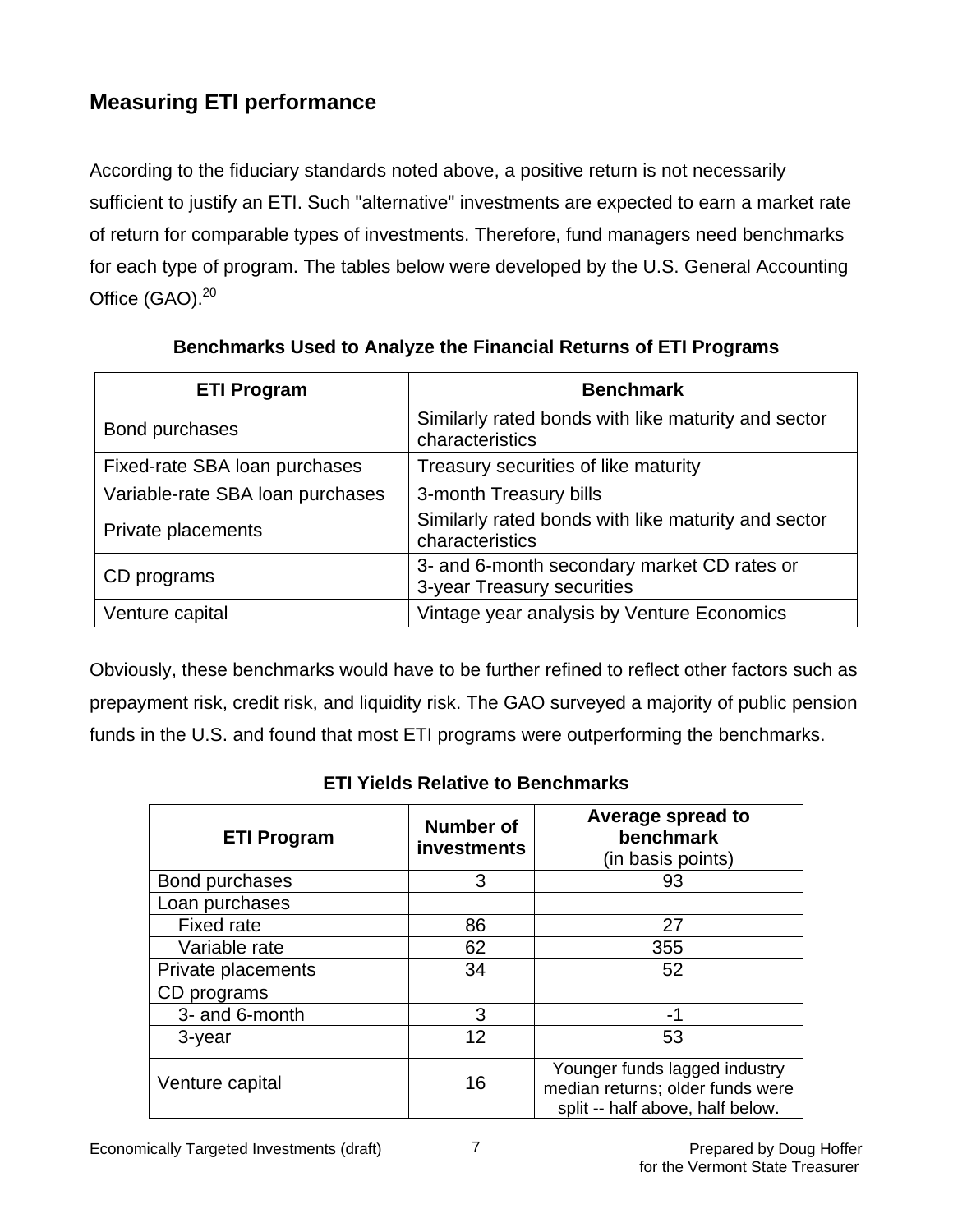### **Examples of existing ETI programs**

**California**: Because of their size, as well as the leadership of the State Treasurer, CalPERS and CalSTRS have large ETI programs. For example $^{21}$ :

#### CalPERS has

- adopted a goal of investing 2% (approximately \$2.7 billion) of its portfolio in domestic emerging markets, primarily in California
- committed \$475 million to *The California Initiative* for private equity investment in businesses in underserved areas
- committed over \$1 billion to urban, in-fill real estate ventures, including \$150 million for affordable housing, in California communities
- purchased \$90 million in CRA eligible California home mortgages
- purchased \$263 million in California SBA loans
- invested \$169 million in CRA housing in its *Single Family Housing Program*

#### CalSTRS has

- adopted a goal of investing 2% (approximately \$1.85 billion) of its portfolio in domestic emerging markets, primarily in California
- allocated \$350 million for private equity investment in businesses in underserved urban and rural communities
- allocated \$750 million to urban, in-fill real estate ventures, including \$150 million for affordable housing, focused on California communities
- purchased \$93 million in CRA eligible California home mortgages

**Massachusetts:** "As of December 31, 2001 the Pension Reserves Investment Management Board (PRIM) invested approximately \$1.5 billion in the Alternative Investments Portfolio. There are two components to PRIM's Alternative Investments Portfolio: venture capital and special equity partnerships. Unlike public markets, where the investor has the ability to "cash out" of positions at any time, these private market investments are illiquid. Therefore, an investment in this category is a long-term commitment. As of December 31, 2001, the Alternative Investments Portfolio comprised 5.4% (including cash) of the [trust's] Core. This included 3.8% to special equity partnerships (buy-outs, special situations, mezzanine funds, secondary funds) and 1.5% to venture capital partnerships (early-stage, later-stage, and diversified-stage)."<sup>[22](#page-16-21)</sup>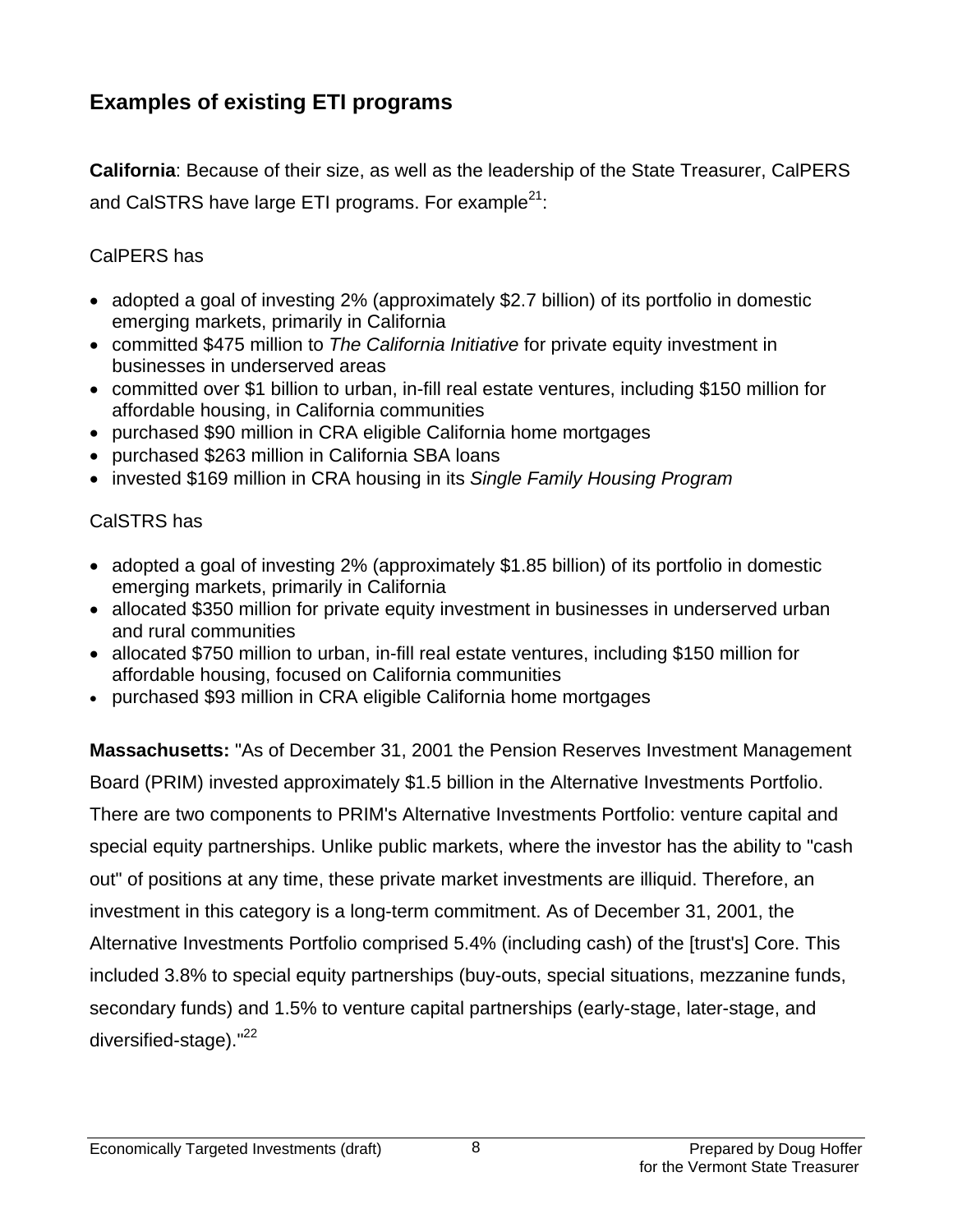**New York City**: As of December 31, 2002, the aggregate total of investments and commitments for all of the programs was over \$920 million, including \$220 million for lowand moderate-income housing. These investments, in addition to supporting the renovation, new construction or financing of affordable housing and small retail spaces, helped create childcare facilities and senior citizen centers in low- and moderate-income areas and thousands of construction jobs. Targeted investments are generally guaranteed by government agencies and earn a rate of return commensurate with their risk. The 5-year overall return on the pension funds' targeted investments was 7.25%.

In 2002, the Comptroller's Office on behalf of the pension systems made an initial investment of \$67.5 million in the AFL-CIO's national Housing Investment Trust (HIT) Fund, with another 67.5 million committed for 2003. This investment will help leverage a \$500 million HIT investment in NYC for affordable multifamily and single family housing over the next five vears. $23$ 

**Pennsylvania**: Real estate investment guidelines - Target Markets: The target markets for this mortgage-financing program are general-purpose commercial investment properties, including multi-family, located within the Commonwealth of Pennsylvania. An objective of the Program is to fill the capital void in those Pennsylvania markets formerly served by the small insurance companies and banks, the traditional source of capital. $^{24}$  $^{24}$  $^{24}$ 

**Texas**: "The Texas Growth Fund prefers to invest in established, well-managed companies with operations in Texas, structuring equity and subordinated debt investments that finance buy-and-build strategies, internal expansions, and buyouts of small- to middle market companies. In evaluating opportunities, [it] tend[s] to focus on the following criteria:<sup>"[25](#page-16-24)</sup>

- Geography: Companies that have operations in Texas or are planning to expand their businesses into the Lone Star State (headquarters in Texas not required)
- Company Size: Annual revenues of \$15 million to \$250 million
- Profitability: Positive cash flow (Earnings Before Interest, Taxes, Depreciation, and Amortization) with an opportunity for meaningful growth and a demonstrated ability to generate an acceptable return on invested capital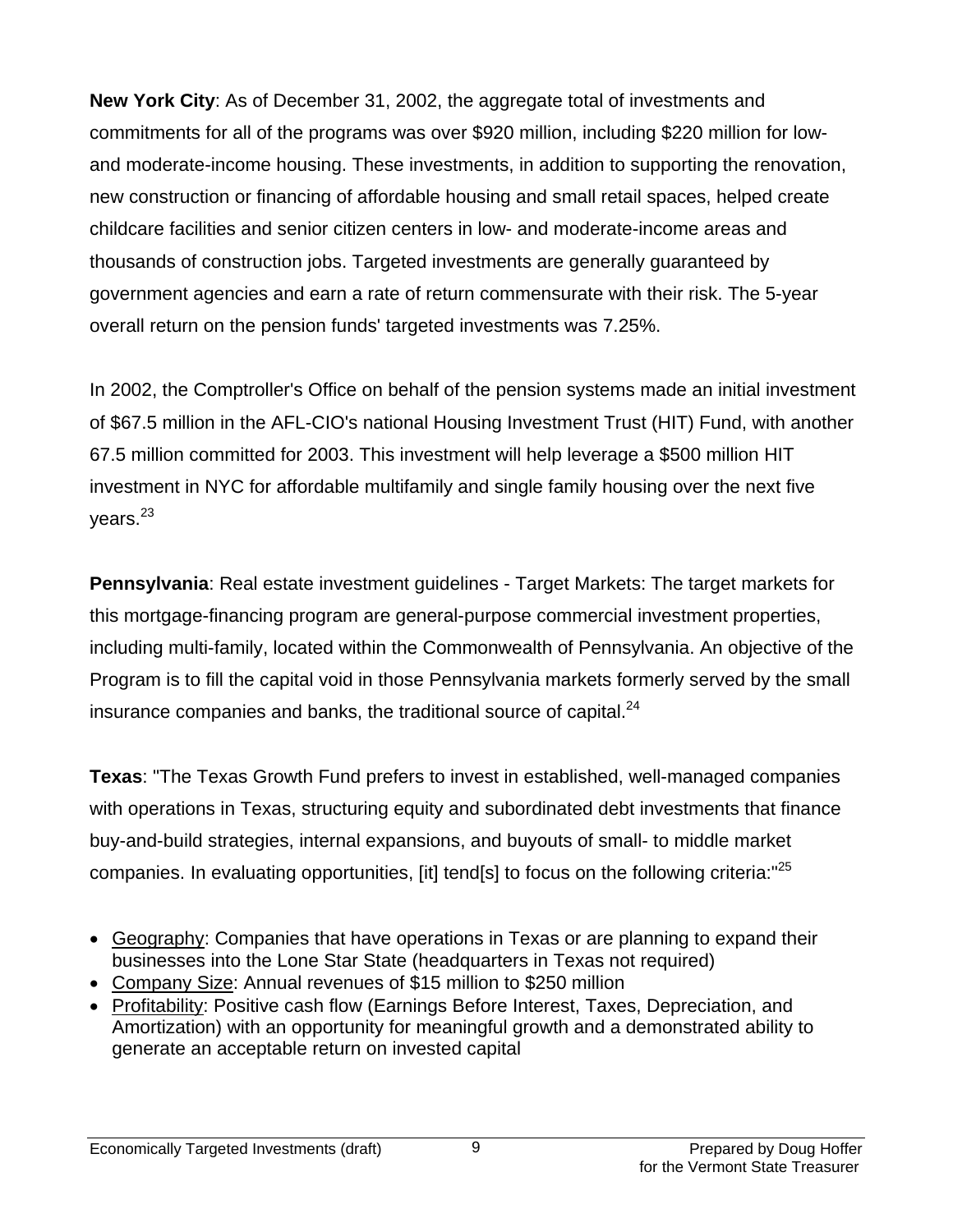- Industry: Manufacturing, distribution, and service companies in stable and established markets; we do not invest in start-ups, turnaround situations, oil exploration and production, or real estate
- Management: Proven management teams with experience and success in similar enterprises that will have a meaningful ownership stake in the company
- Financial Strength: We desire a capitalization that optimizes tactical operating flexibility while providing the ability to comfortably service pro forma debt and capital expenditure requirements.
- Venture Capital Investments: The Texas Growth Fund will selectively invest in early-stage technology companies that are raising a second or third round of institutional equity capital and desire a Texas-based equity partner to assist with their growth.

**Washington State**: Washington State Investment Board (WSIB)

- Private Equity: "Perhaps the most direct impact the WSIB investments have on Washington's economy is in private equity ownership. As of June 30, 2002, the WSIB had over \$61 million invested in 69 Washington-based companies through its private equity partnerships."<sup>[26](#page-16-25)</sup>
- Real Estate: "Several of the WSIB's real estate partners and managers have acquired or managed assets located in Washington. As of June 30, 2002, the WSIB portfolio includes whole or partial ownership of 30 office, retail or industrial properties located in Washington. The fair market value of these properties is estimated at over \$667 million."

**Wisconsin**: Wisconsin Investment Board - Private Debt Portfolio Guidelines

"The Wisconsin Private Debt Portfolio objective is to invest funds of the Wisconsin Retirement System in business activities that contribute to Wisconsin's economy and also provide market rate returns consistent with SWIB's fiduciary responsibilities. The investments will be focused on fixed-income instruments issued by corporations that are headquartered in Wisconsin or that intend to apply the proceeds to business operations in Wisconsin. Investments will be primarily private loans negotiated by SWIB directly or as part of an investor group that includes banks or other institutional investors, but may also be securities originated in the Rule 144(a) market or public fixed income markets. Investments may be made in fixed income instruments or instruments with both fixed income and equity features."<sup>27</sup>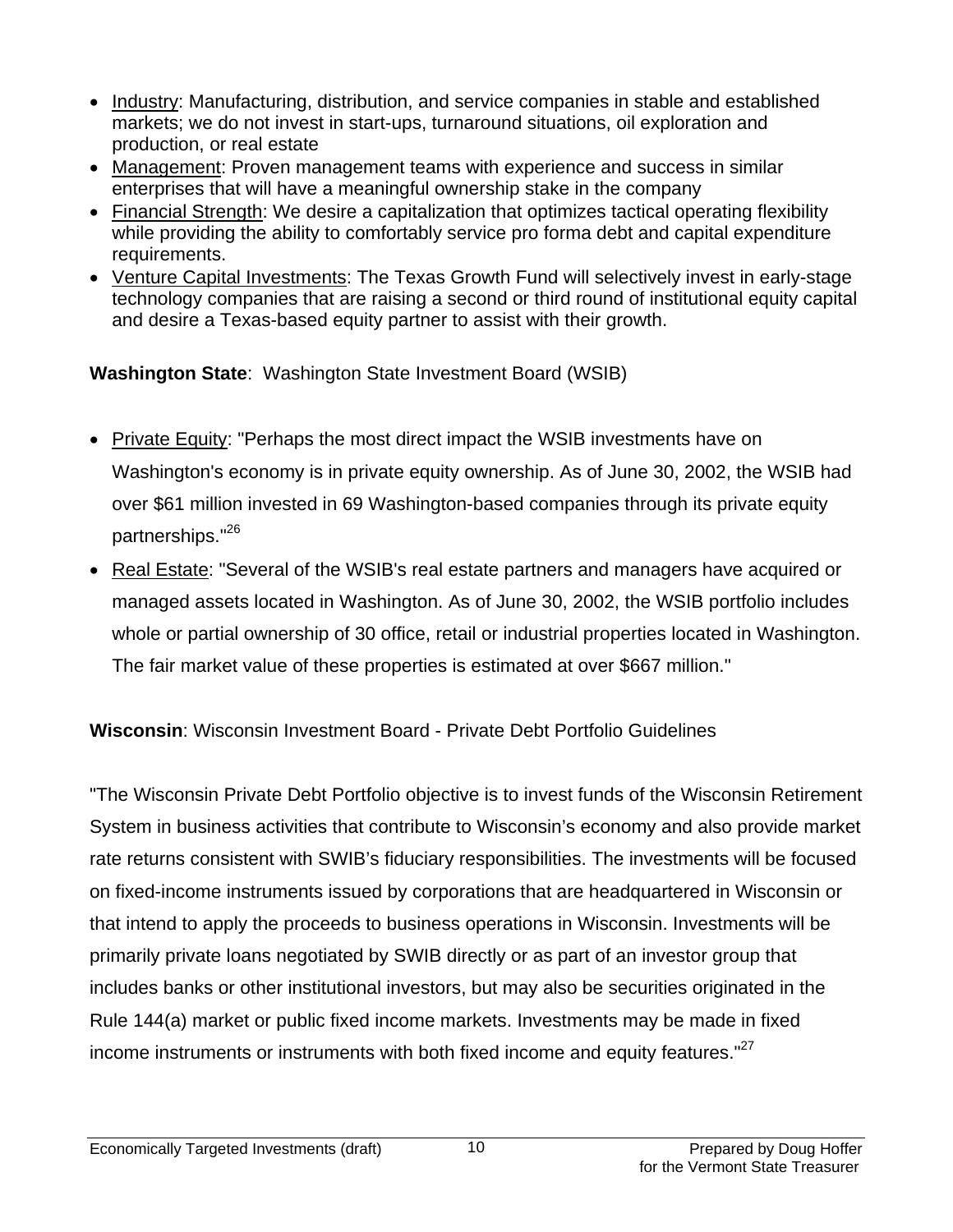### **Perceived barriers**

Some people have expressed opposition to ETI's over the years. Among other criticisms was the assertion that pension funds could not make such investments without running afoul of fiduciary rules. The Department of Labor's interpretive bulletins and numerous court rulings have put this concern to rest. It has also been suggested that ETI's interfere with "normal" market forces. By definition, however, most ETI's target "capital gaps" that the market has ignored. Others have complained that ETI's are so unusual that there are no appropriate benchmarks to compare them against. But the GAO recommended benchmarks in its 1995 report (see above) and they have stood the test of time and been modified when needed.

There are a few remaining issues that deserve consideration.

- 1. *ETI's are too time-consuming*: Direct investments including ETI's are always timeconsuming. However, "many ETI's are easy to implement. For example, commingled real estate and mortgage accounts are the simplest forms of ETI's for the investor. They provide liquid, diversified investments with certain guaranteed returns."<sup>28</sup> If a pension fund chooses to consider direct investments and has no in-house expertise, there are many qualified analysts available to help.
- 2. *ETI's are too costly*: Direct ETI's may have high administrative costs due to their complexity. On the other hand, some ETI's are based on investments such as mortgages and mortgage-backed securities, which are "standard, insured and salable in the secondary mortgage markets, providing liquidity not often found in ETI's."<sup>29</sup> These investments entail less administrative expenses and staff time than other types of ETI's. If a pension fund is relatively small (like Vermont), there are many professionals who are experienced with developing customized mortgage-backed securities programs. However, some ETI programs may suffer from high administrative costs due to the amount of staff time required to develop, implement, and monitor the program.
- 3. *Politics always gets in the way*: There are well-known examples of ETI failures, some the result of over-zealousness or political interference.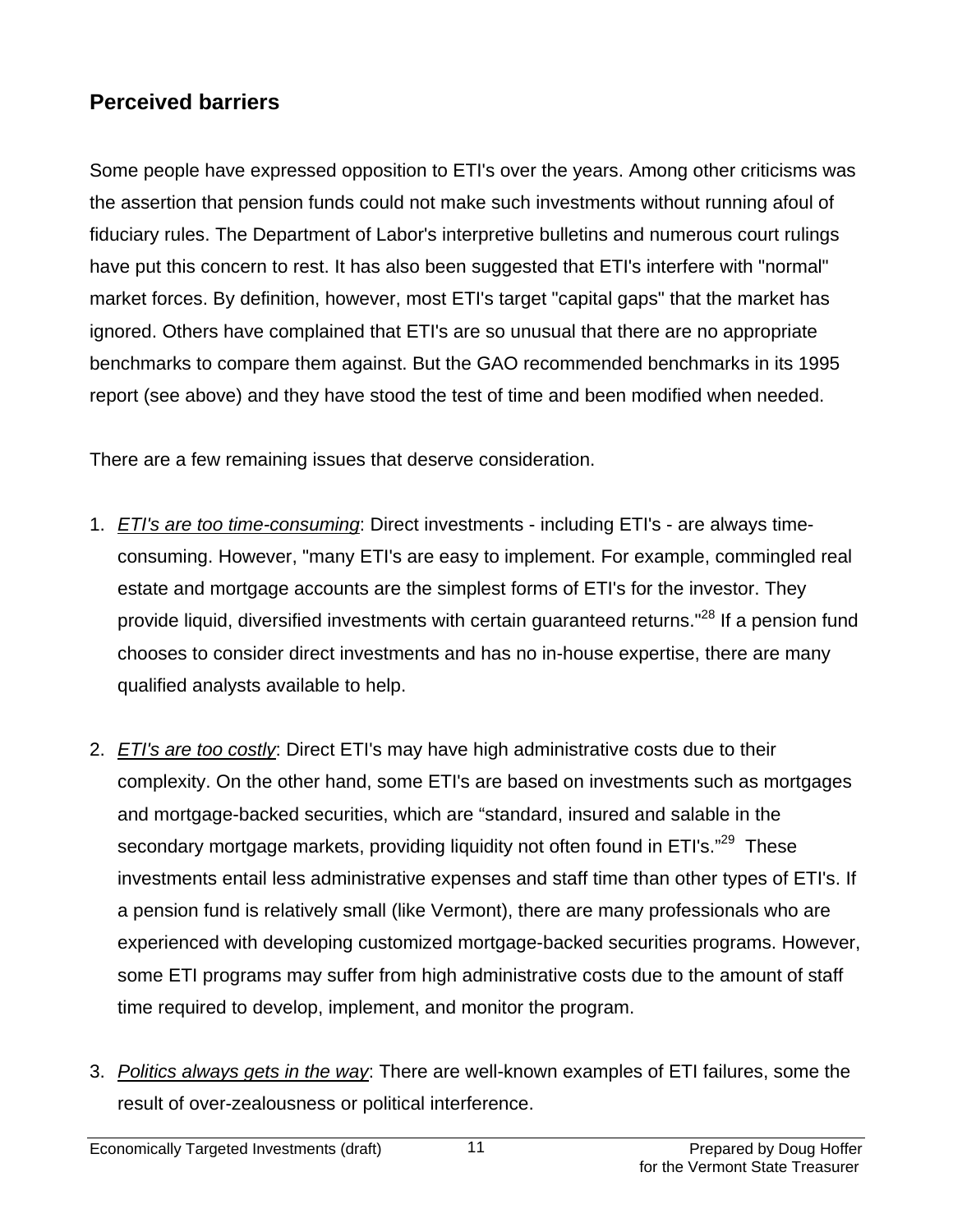- In 1990, the Connecticut state employee pension fund invested \$25 million in the failing Colt Manufacturing Co. in order to save 1,000 jobs (this represented a 47% stake in the company). Four years later, Colt filed for bankruptcy and the state sold its stake for less than \$5 million. Apparently, the decision was made directly by state officials without adequate consideration of risk-adjusted returns.
- Alaska's public fund loaned \$165 million for in-state mortgages in the early 1980's. Oil prices collapsed in 1987 and 40% of the loans became delinquent or resulted in foreclosure. The in-state mortgages represented 35% of Alaska's fund assets, an unreasonable allocation by any standard. Heavy dependence on one industry (like oil) makes it imperative to diversify in order to protect against a serious downturn.
- Kansas (KPERS) directly invested \$400 million in various Kansas-based companies, savings & loans, and real estate projects in the 1980's. The fund lost \$236 million of the original investment and the failure was attributed to fund manager's lack of relevant skills and experience.
- Pennsylvania's state and teacher fund invested \$70 million in an in-state Volkswagen plant in the early 1980's. Poor management led to bankruptcy and the pension fund lost 57% of its original investment. Here again, the investment decision was not based on risk-adjusted return.

It is noteworthy that all but one of these examples were venture capital investments, which are characteristically risky (although they can have significant returns if successful). Since the early days of ETI's, pension funds have developed more sophisticated in-house expertise and / or have hired established professionals to help manage the programs. The number of existing programs (and the billions invested) is evidence that fiduciaries learned from early mistakes and that ETI programs can succeed if well managed.

# **Vermont's Experience**

Although the three state pension funds do not have an explicit ETI policy, each has a 2% asset allocation for alternative investments and all have occasionally made small investments in Vermont, including corporate bonds issued by Vermont-based banks, VHFA bonds, and investments in several venture capital (VC) funds.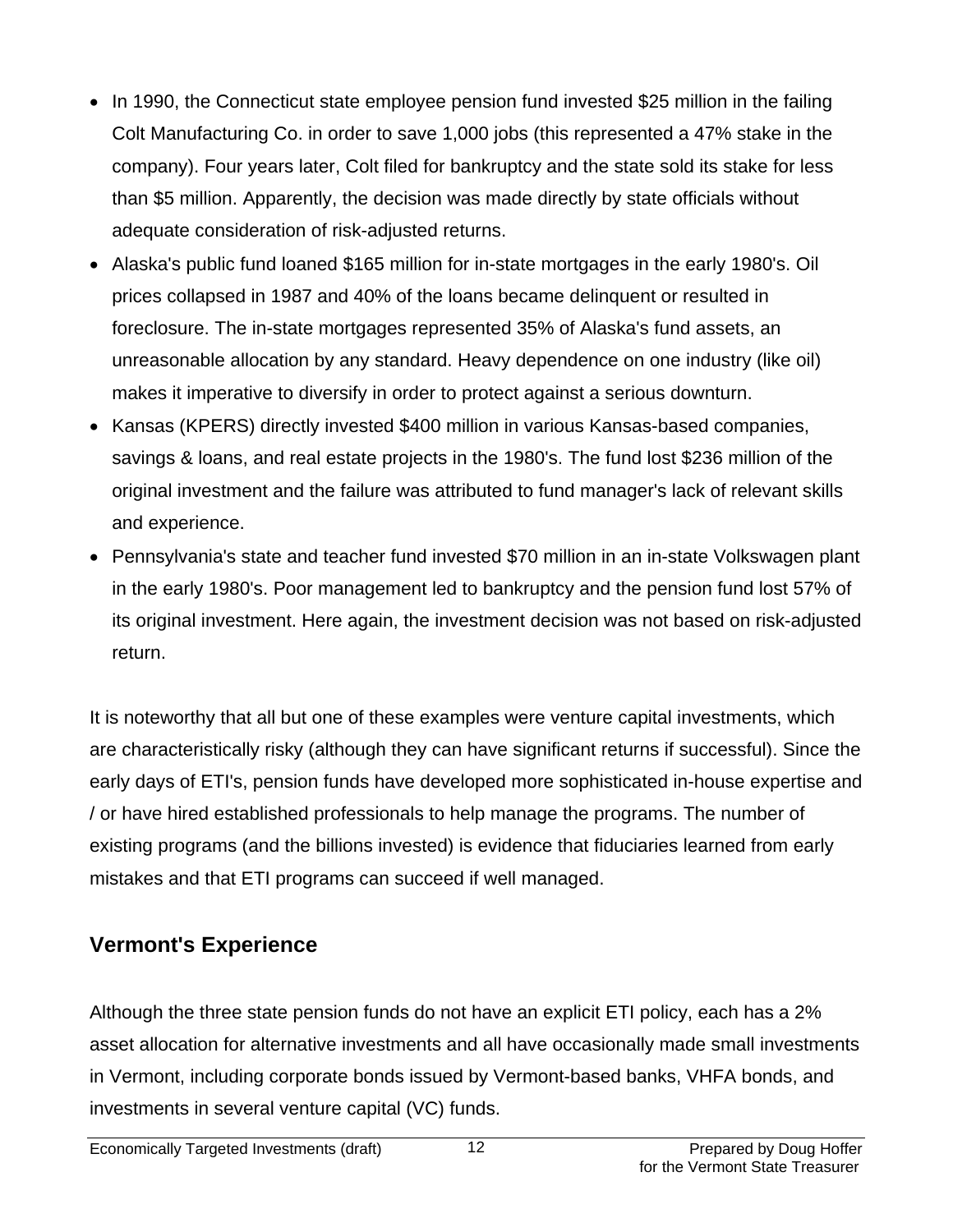The VC investments began with the Vermont Venture Capital Fund (VVCF), which was created by statute<sup>30</sup> and which was partly capitalized with \$1.5 million each from the Teacher's and State Employee's pension funds. VVCF attracted other investors in part with the promise of newly approved state tax credits.

The history of these investments is a cautionary tale. The pension funds have recouped their initial investment in the VVCF but the return has been near zero. $31$  The available information about ancillary benefits (jobs and taxes) has not been verified by the author.<sup>32</sup> The only real winners appear to be the other limited partners who claimed over \$1 million in tax credits.

The second VC fund is Green Mountain Capital (GMC), a "small business investment corporation" (SBIC) also created pursuant to state statute.<sup>33</sup> GMC invested in Vermont and around the region and was capitalized in part with \$1.1 million from the Municipal and State Employee's pension funds (\$600,000 and \$500,000 respectively). The two pension funds have received a small portion of their original investment (~15%), and the residual value is dependent on the fate of one company. If the value holds and the pension funds can cash out, the annualized return would be approximately three percent (3%). If the company fails, the state has guaranteed a percentage of the investment for all of the limited partners.

The third VC fund is North Atlantic Capital (NAC). The VERS invested at total \$6 million in NAC beginning in 1994. NAC has made limited investments in Vermont but focuses primarily on Northeast. To date, NAC has paid the VERS about 15% of its capital and is expected to make another substantial payment this quarter. It's possible the entire investment can be recouped with some return on investment but it's too early to tell.

In fairness, the performance of these three funds should be viewed in context. As a small state, Vermont has limited opportunities for promising VC investments. In addition, the recession and changes in the VC environment in recent years have undoubtedly contributed to the poor performance of the funds. Nevertheless, it raises questions about the merits of pursuing VC as part of an ETI strategy, especially since there are other ETI opportunities with less risk.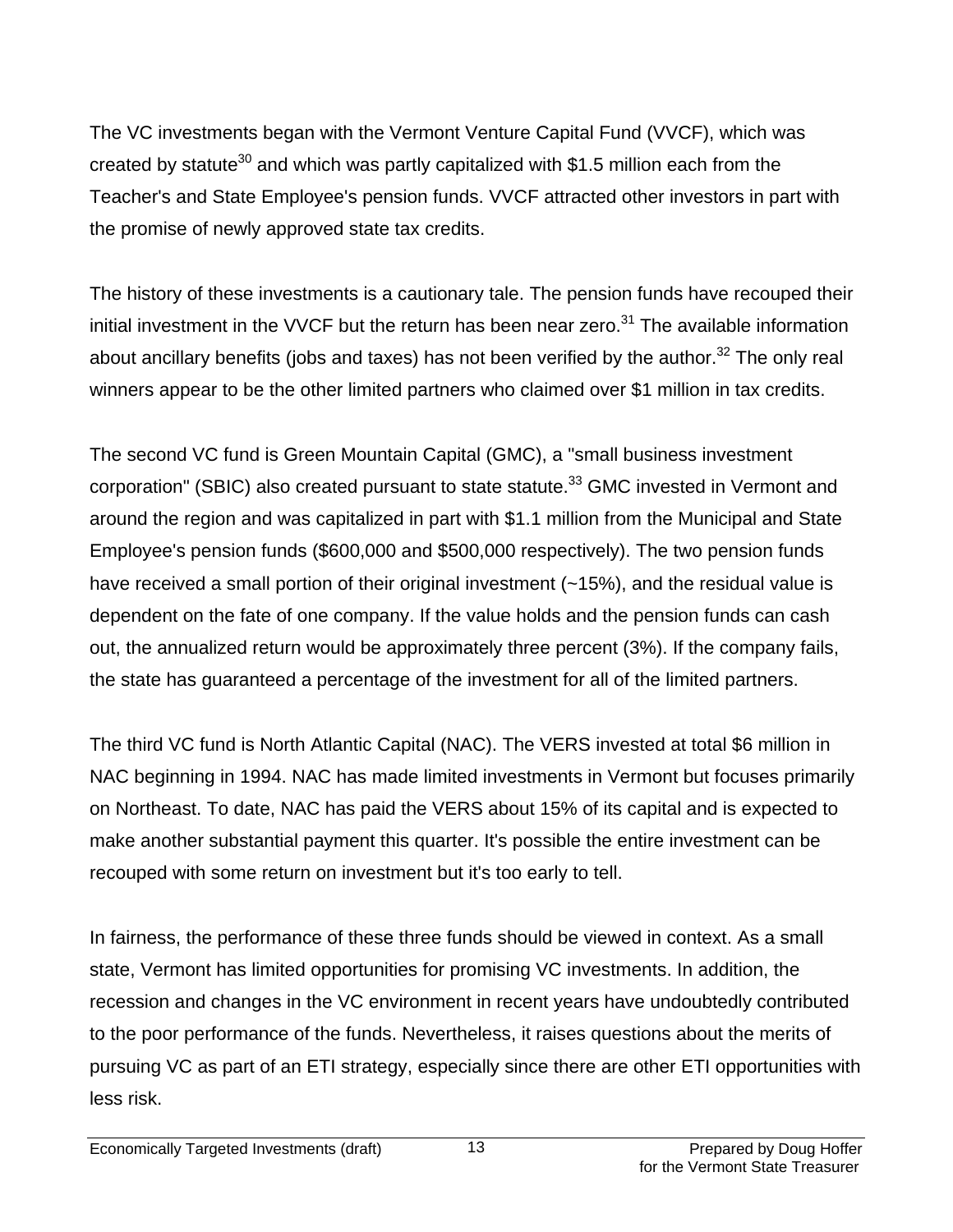### **Summary**

Economically targeted investments are legal and prudent if well conceived and managed. Numerous public pension funds have utilized small portions of their assets to fill financing gaps for affordable housing, small business development and venture capital. The available data suggests that return on investment is reasonable and comparable to similar non-ETI investments.

Unfortunately, there is limited data on the ancillary benefits of ETI's because few, if any, pension funds have attempted to quantify the impacts. Anecdotal information shows significant benefits, however, especially in affordable housing, which has received considerable support and where the outcomes are clearly visible. Obviously, these first level benefits (the housing units themselves) are not the whole story because the construction activity creates jobs and the multiplier effects of the goods and services utilized ripple through the economy. Furthermore, increased housing security tends to reduce the need for public assistance, which decreases pressure on state budgets.

Preliminary discussions with leaders in the Vermont affordable housing community have been encouraging.<sup>34</sup> Should Vermont's pension fund fiduciaries choose to initiate a dialogue, they would undoubtedly find willing partners. In addition, there are established firms that offer safe and standardized investment opportunities for affordable housing.

I was also encouraged to learn that the Vermont Community Foundation has already made a commitment to ETI's and is very interested in working collaboratively with the State and other institutional investors to maximize the benefits of available resources.<sup>35</sup>

The scope of this effort did not allow for an investigation of private placement opportunities around the country. These types of ETI's are more complicated and present significant risks, as evidenced by the venture capital experience in Vermont.

There are many examples of successful ETI programs. Should the boards choose to develop an ETI policy, we can learn from your counterparts in other states and benefit from their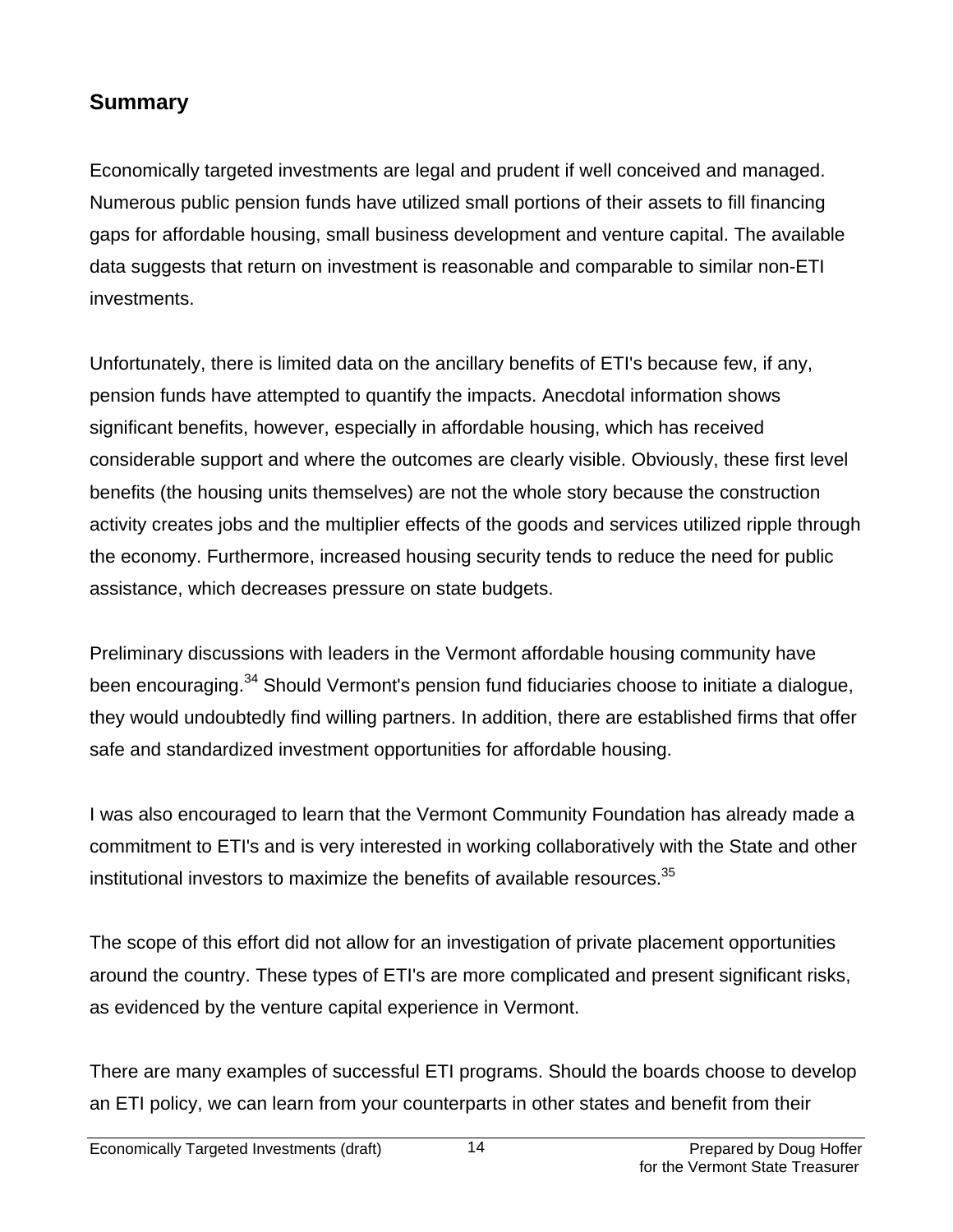experience and expertise. In addition, there are several high profile and willing partners with whom you can begin this process.

The state pension boards work hard to protect the workers and retirees who depend on the fund's assets, and that's their primary responsibility. However, with ETI's, you have an opportunity to provide an additional service to Vermonters, while still meeting those obligations. To the extent a successful ETI program helps to create a more sustainable economy, it will benefit the workers and pensioners you represent because their fortunes are inextricably linked to the health of the Vermont economy.